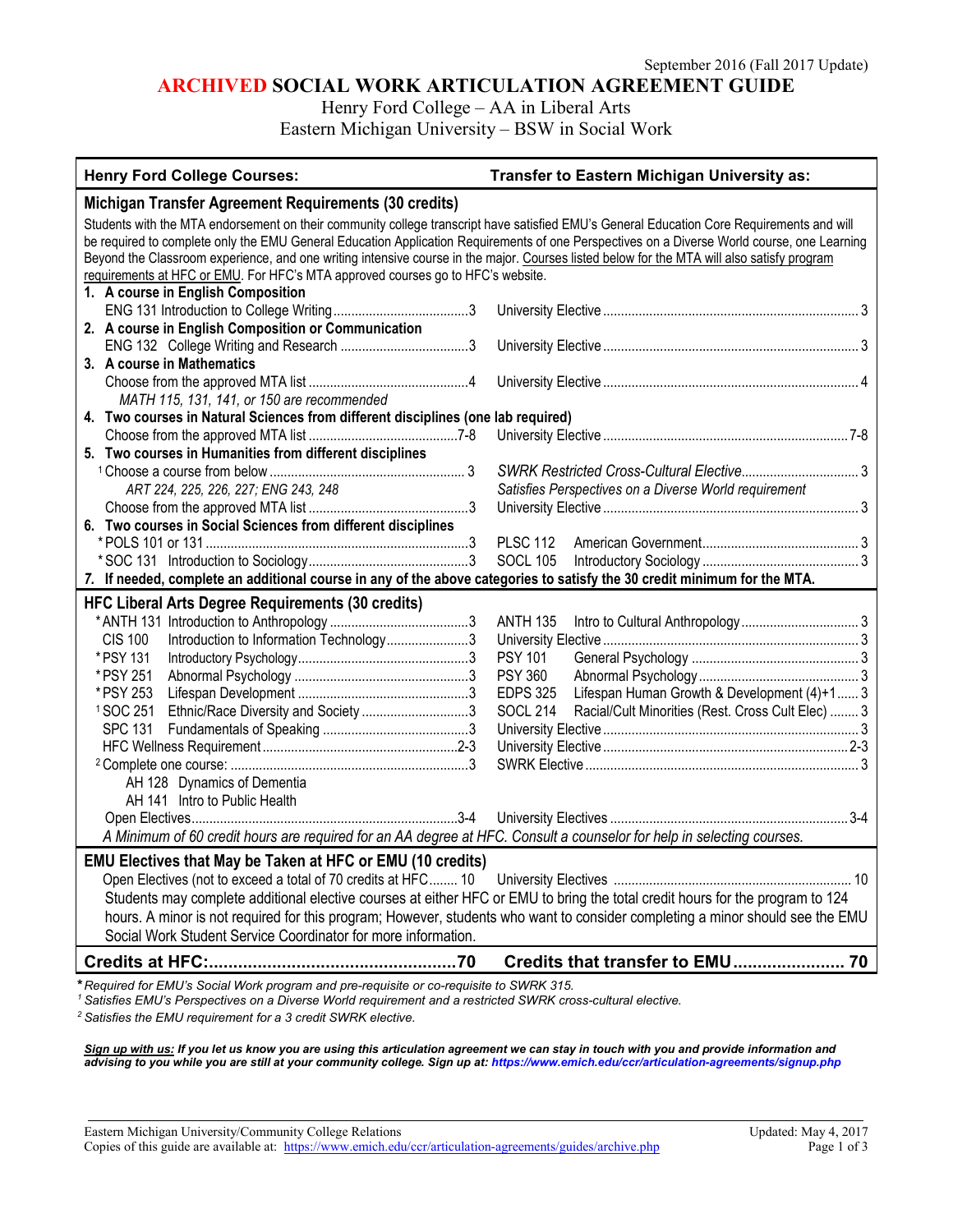## **ARCHIVED SOCIAL WORK ARTICULATION AGREEMENT GUIDE**

Henry Ford College – AA in Liberal Arts

Eastern Michigan University – BSW in Social Work

| <b>Admission Process for the Social Work</b>                                                                                                                                                                                                                                                                                                                                                                                                                                                                                                                                                                                                                                                                                                                                                                                                                                                                                                                                                                                                                                                                                                                                                                                                                          | <b>Completion of the Social Work Program at</b>                                                                                                                                                                                                                                                                                                                                                                                                                                                                                                                                                                                                                                                                                                                                                                                                                                                                                                                                                                                                                                                                                                                                                            |
|-----------------------------------------------------------------------------------------------------------------------------------------------------------------------------------------------------------------------------------------------------------------------------------------------------------------------------------------------------------------------------------------------------------------------------------------------------------------------------------------------------------------------------------------------------------------------------------------------------------------------------------------------------------------------------------------------------------------------------------------------------------------------------------------------------------------------------------------------------------------------------------------------------------------------------------------------------------------------------------------------------------------------------------------------------------------------------------------------------------------------------------------------------------------------------------------------------------------------------------------------------------------------|------------------------------------------------------------------------------------------------------------------------------------------------------------------------------------------------------------------------------------------------------------------------------------------------------------------------------------------------------------------------------------------------------------------------------------------------------------------------------------------------------------------------------------------------------------------------------------------------------------------------------------------------------------------------------------------------------------------------------------------------------------------------------------------------------------------------------------------------------------------------------------------------------------------------------------------------------------------------------------------------------------------------------------------------------------------------------------------------------------------------------------------------------------------------------------------------------------|
| Program at Eastern Michigan University                                                                                                                                                                                                                                                                                                                                                                                                                                                                                                                                                                                                                                                                                                                                                                                                                                                                                                                                                                                                                                                                                                                                                                                                                                | <b>Eastern Michigan University</b>                                                                                                                                                                                                                                                                                                                                                                                                                                                                                                                                                                                                                                                                                                                                                                                                                                                                                                                                                                                                                                                                                                                                                                         |
| <b>Program Admission Process:</b><br>The BSW Program has several admission requirements which<br>are designed to help you to sort out whether or not the social<br>work profession is the right choice for you.<br>1. Overall GPA of 2.3 or higher at time of admission to BSW<br>program<br>2. Submission of an application which will be distributed in<br><b>SWRK 251.</b><br>3. Completion of 40 hrs of post-high school volunteer,<br>employment or internship experience in a human service<br>setting.<br>4. Completion of introductory social work courses:<br>SWRK 120, SWRK 200, SWRK 222, & SWRK 251 with<br>grades of "C" or higher<br>5. Submission of a reflective essay completed in SWRK 251.<br>6. Meet with a BSW advisor to develop a Plan of Study and<br>review progress to date<br>Students may-register in SWRK 120, 200, 222 and 251 at<br>EMU while attending HFC in order to complete these<br>courses before starting the professional sequence at EMU.<br>Students receiving financial aid should contact the Financial<br>Aid Office to ask about options for financial aid as a dual-<br>registered student.<br>Enrollment in SWRK course offerings is limited.<br>Apply to EMU early and register for courses as soon<br>as permitted. | <b>Pre-Admission Requirements</b><br>(10 credits)<br>Intro to Social Work Serv & Prof Roles3<br><b>SWRK 120</b><br><sup>2</sup> SWRK 200<br>Human Diversity & Social Justice3<br><sup>2</sup> SWRK 222<br>Social Welfare Policies & Services3<br><sup>2,3</sup> SWRK 251<br>Self-Assessment & Development1<br><b>Major Requirements</b><br>(44 credits)<br>Theoretical Bases for Social Work Prac 3<br><b>SWRK 315</b><br><b>SWRK 317</b><br>Foundations of Social Work Practice3<br><b>SWRK 318</b><br>Practice I - Skill Integration Seminar1<br>SWRK 319W<br><sup>1</sup> SWRK 350L2<br>Generalist SW Pract: Orgs & Communities3<br>Analysis & Change of Soc Welfare Policy 3<br><b>SWRK 405</b><br>Generalist SW Pract: Individuals & Fam3<br><b>SWRK 408</b><br><b>SWRK 409</b><br>Generalist SW Pract: Groups 3<br>Social Work Evaluation & Research4<br><b>SWRK 430</b><br><b>SWRK 450</b><br>Social Work Practice with Women & Girls3<br><b>SWRK 451</b><br>Social Work Practice with People of Color 3<br><sup>1</sup> SWRK 488L4<br>1 SWRK 489L4<br>Note: If fewer than 70 credits are transferred, additional<br>credits must be completed at EMU to bring the program total<br>to 124 credits. |

*<sup>1</sup> Satisfies EMU's "Learning beyond the Classroom" requirement.*

*2Students may register concurrently in SWRK 200, 251 and 222 at EMU while attending HFC; or take during the spring/summer*  semester prior to starting the Social Work sequence at EMU. These courses are pre-requisites for all upper division SWRK courses.<br><sup>3</sup>Students will apply for admission to the Social Work program while enrolled in SWRK 251.